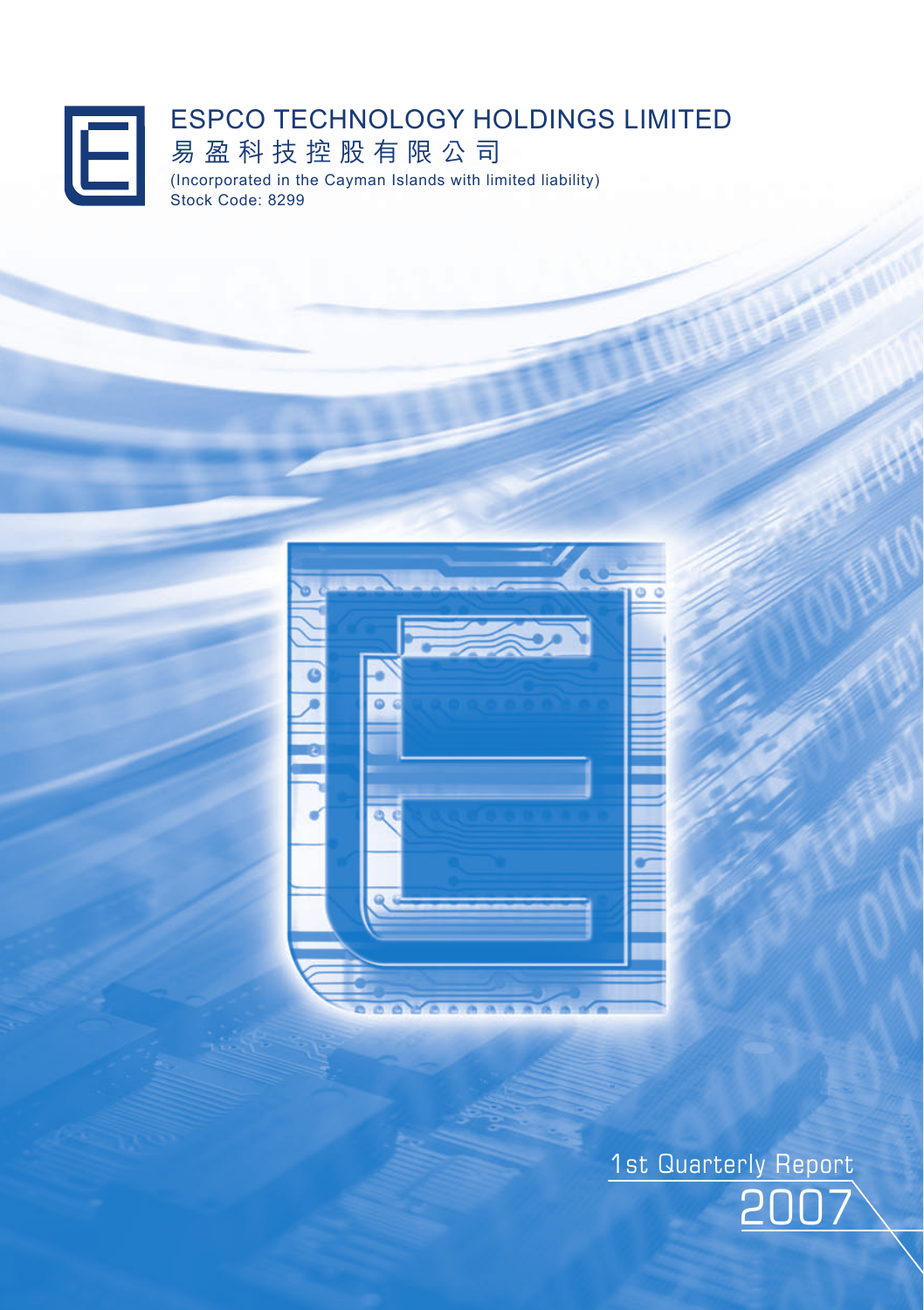**CHARACTERISTICS OF THE GROWTH ENTERPRISE MARKET ("GEM") OF THE STOCK EXCHANGE OF HONG KONG LIMITED (THE "STOCK EXCHANGE")**

**GEM has been established as a market designed to accommodate companies to which a high investment risk may be attached. In particular, companies may list on GEM with neither a track record of profitability nor any obligation to forecast future profitability. Furthermore, there may be risks arising out of the emerging nature of companies listed on GEM and the business sectors or countries in which the companies operate. Prospective investors should be aware of the potential risks of investing in such companies and should make the decision to invest only after due and careful consideration. The greater risk profile and other characteristics of GEM mean that it is a market more suited to professional and other sophisticated investors.**

**Given the emerging nature of companies listed on GEM, there is a risk that securities traded on GEM may be more susceptible to high market volatility than securities traded on the Main Board and no assurance is given that there will be a liquid market in the securities traded on GEM.**

**The principal means of information dissemination on GEM is publication on the Internet website operated by the Stock Exchange. GEM-listed companies are not generally required to issue paid announcements in gazetted newspapers. Accordingly, prospective investors should note that they need to have access to the GEM website at www.hkgem.com in order to obtain up-to-date information on GEM-listed issuers.**

*The Stock Exchange takes no responsibility for the contents of this report, makes no representation as to its accuracy or completeness and expressly disclaims any liability whatsoever for any loss howsoever arising from or in reliance upon the whole or any part of the contents of this report.*

*This report, for which the directors (the "Directors") of Espco Technology Holdings Limited (the "Company") collectively and individually accept full responsibility, includes particulars given in compliance with the Rules Governing the Listing of Securities on the Growth Enterprise Market of The Stock Exchange of Hong Kong Limited (the "GEM Listing Rules") for the purpose of giving information with regard to the Company. The Directors, having made all reasonable enquiries, confirm that, to the best of their knowledge and belief: (i) the information contained in this report is accurate and complete in all material respects and not misleading; (ii) there are no other matters the omission of which would make any statement in this report misleading; (iii) all opinions expressed in this report have been arrived at after due and careful consideration and are founded on bases and assumptions that are fair and reasonable.*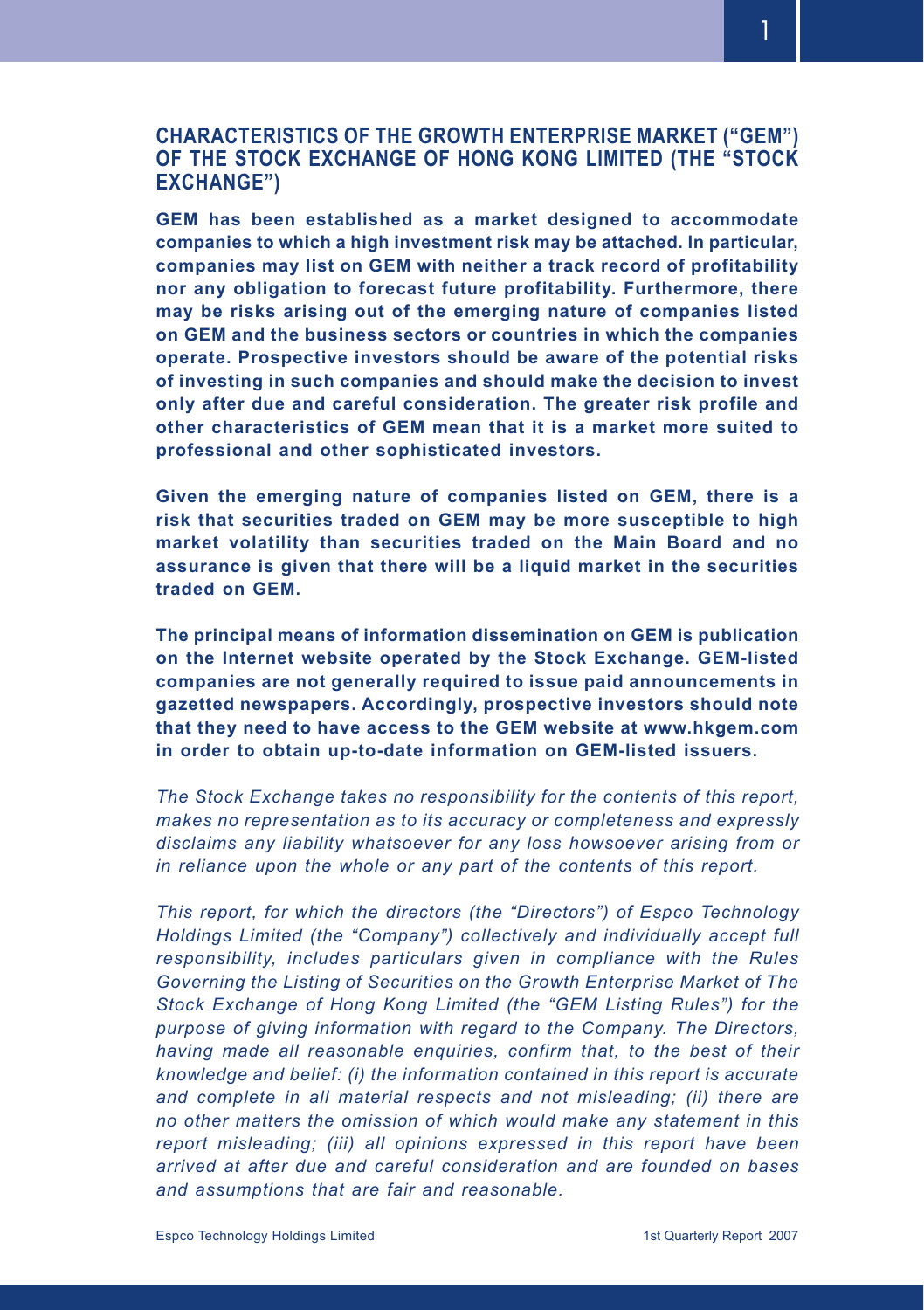# **HIGHLIGHTS**

- 1. The Group has recorded an unaudited turnover of approximately HK\$88.1 million for the three months ended 30 June 2007.
- 2. The Group has recorded an unaudited net profit attributable to shareholders of approximately HK\$1,696,000 for the three months ended 30 June 2007.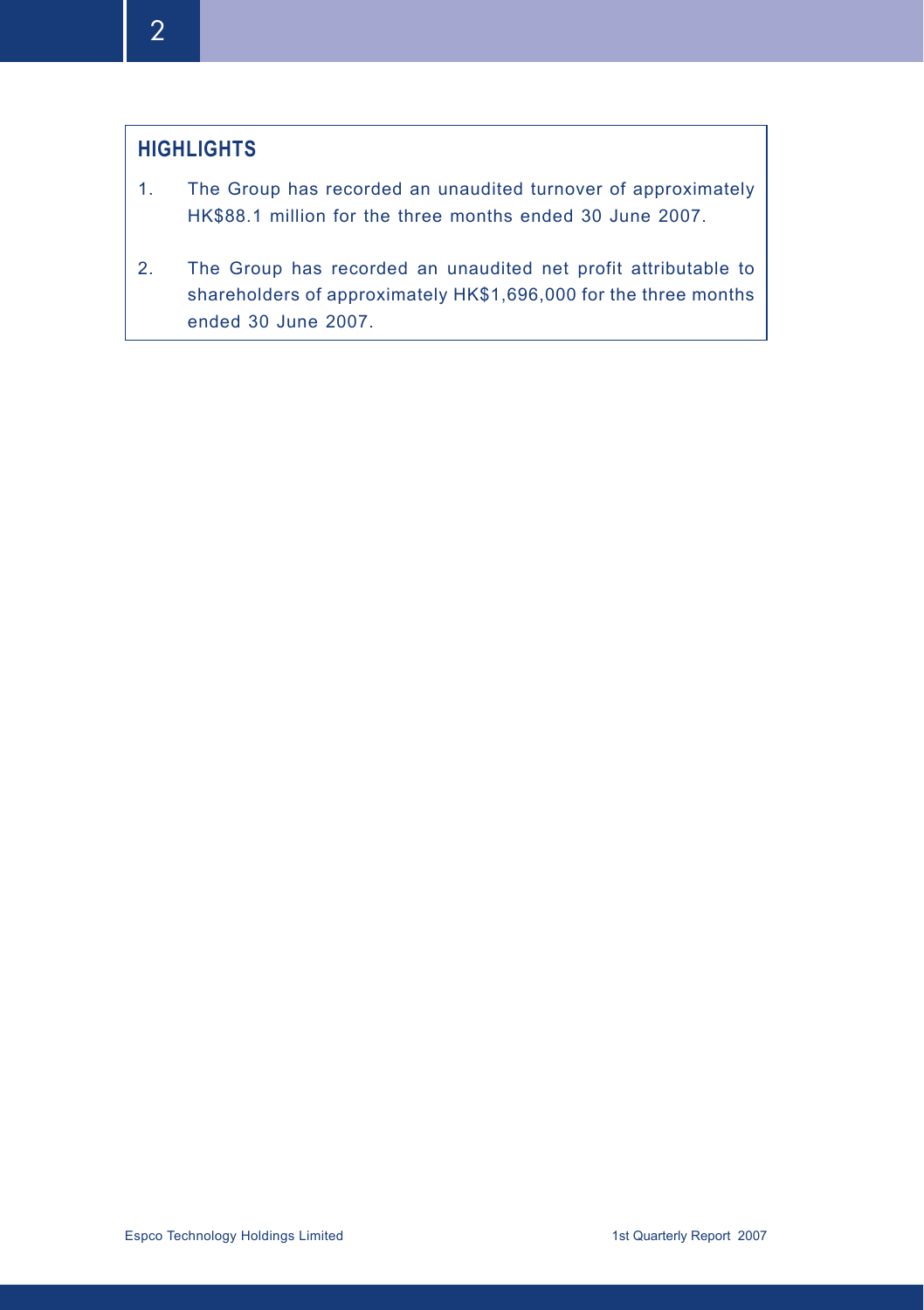# **TO ALL SHAREHOLDERS,**

The board of Directors (the "Board") of the Company announces the unaudited consolidated results of the Company and its subsidiaries (collectively, the "Group") for the three months ended 30 June 2007, together with the comparative unaudited figures for the Corresponding Period, as follows:

# **CONDENSED CONSOLIDATED INCOME STATEMENT**

|                                                                 | (Unaudited)    |                     |                 |  |
|-----------------------------------------------------------------|----------------|---------------------|-----------------|--|
|                                                                 |                | <b>Three months</b> |                 |  |
|                                                                 |                |                     | ended 30 June   |  |
|                                                                 |                | 2007                | 2006            |  |
|                                                                 | <b>Note</b>    | <b>HK\$'000</b>     | <b>HK\$'000</b> |  |
| <b>Turnover</b>                                                 | $\overline{2}$ | 88,087              | 91,618          |  |
| Cost of sales                                                   |                | (82, 566)           | (87, 771)       |  |
| Gross profit                                                    |                | 5,521               | 3,847           |  |
| Other revenues                                                  | $\overline{2}$ | 447                 | 114             |  |
| Selling and distribution expenses<br>General and administrative |                | (425)               | (208)           |  |
| expenses                                                        |                | (3, 457)            | (3, 213)        |  |
| Operating profit                                                | $\overline{4}$ | 2,086               | 540             |  |
| <b>Finance costs</b>                                            |                | (281)               | (94)            |  |
| Profit before taxation                                          |                | 1,805               | 446             |  |
| <b>Taxation</b>                                                 | 5              | (109)               | (13)            |  |
| Net profit attributable to<br>shareholders                      |                | 1,696               | 433             |  |
| <b>Dividends</b>                                                | 6              |                     |                 |  |
| Basic earnings per share                                        | $\overline{7}$ | <b>HK0.47 cent</b>  | HK0.12 cent     |  |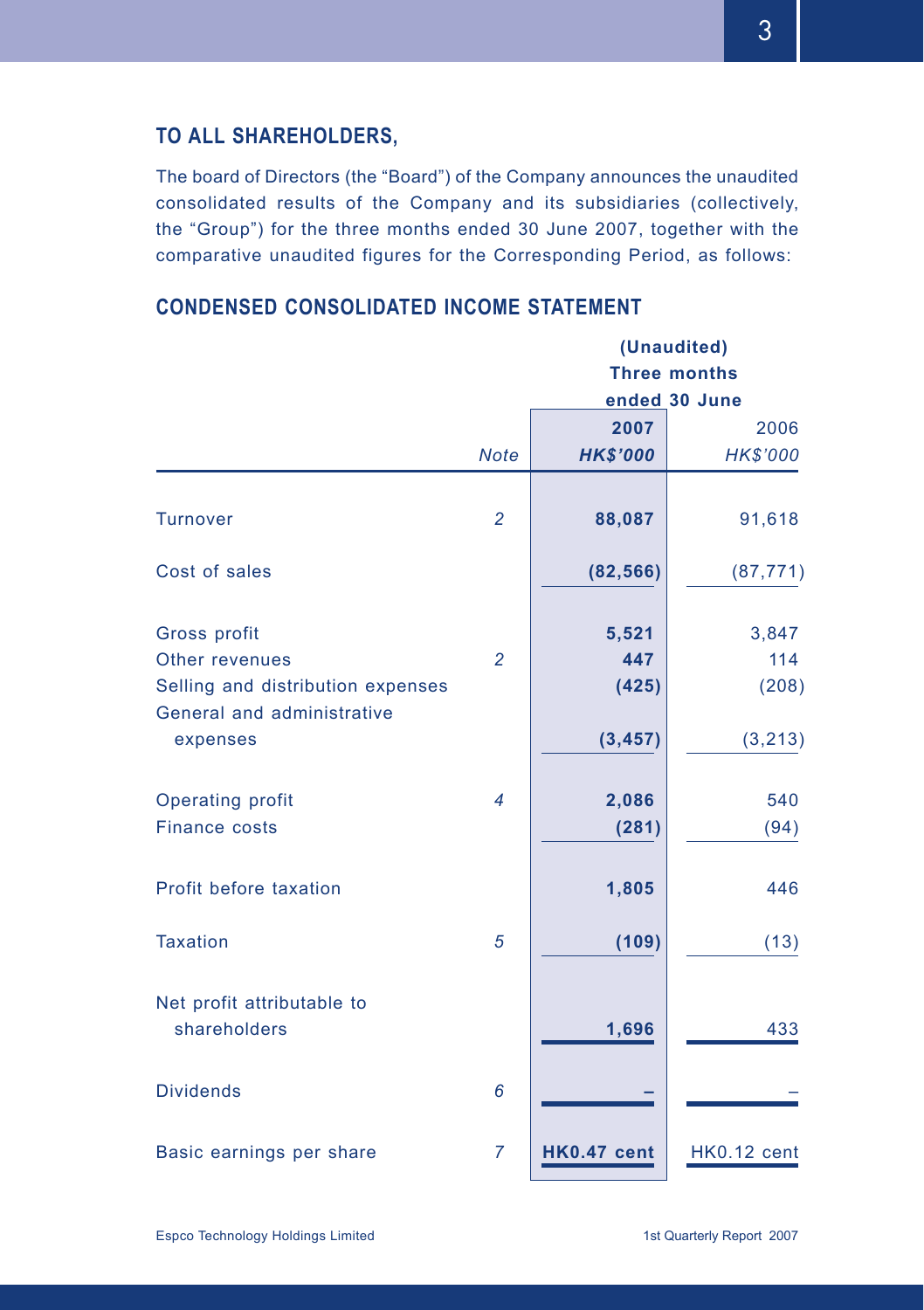# **NOTES TO FINANCIAL STATEMENTS**

### *For the three months ended 30 June 2007*

#### **1. BASIS OF PREPARATION**

The unaudited condensed consolidated financial statements have been prepared in accordance with the disclosure requirements of the GEM Listing Rules. The accounting policies adopted in preparing the unaudited condensed consolidated financial statements are consistent with those followed in the annual financial statements for the year ended 31 March 2007.

#### **2. TURNOVER AND REVENUES**

The Group is principally engaged in the design, manufacture and distribution of desktop personal computer ("PC") components. Revenues recognized in the periods are as follows:

|                                                                                         | (Unaudited)<br>Three months ended 30 June |                         |  |
|-----------------------------------------------------------------------------------------|-------------------------------------------|-------------------------|--|
|                                                                                         | 2007<br><b>HK\$'000</b>                   | 2006<br><b>HK\$'000</b> |  |
| <b>Turnover</b><br>Sales of own-manufactured goods at<br>invoiced value, net of returns |                                           |                         |  |
| and discounts                                                                           | 71,902                                    | 70,024                  |  |
| Trading of PC components                                                                | 8,319<br>6,450                            | 17,077<br>4,517         |  |
| Processing fee income<br>Handling income                                                | 1,416                                     | $\Omega$                |  |
|                                                                                         | 88,087                                    | 91,618                  |  |
| Other revenues                                                                          |                                           |                         |  |
| Interest income<br>Sundry income                                                        | 1<br>446                                  | 12<br>102               |  |
|                                                                                         | 447                                       | 114                     |  |
| <b>Total revenues</b>                                                                   | 88,534                                    | 91,732                  |  |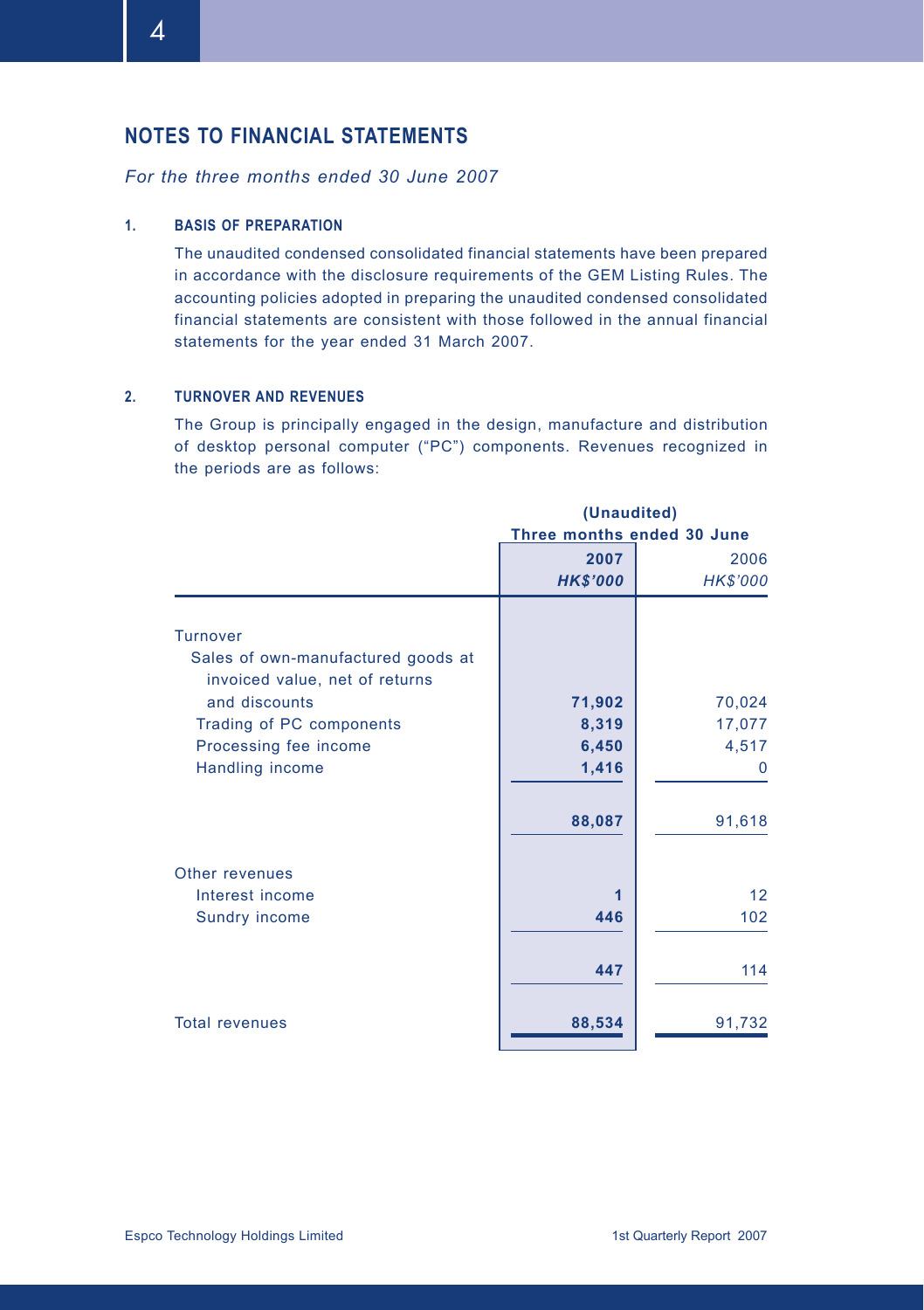#### **3. SEGMENTAL INFORMATION**

Business segment information is chosen as the primary reporting format because this is more relevant to the Group in making operating and financial decisions.

No segment information by business segment is presented as the Group primarily operates in a single business segment which is the manufacturing and distribution of desktop PC components throughout the periods.

*Secondary reporting format - geographical segments*

|                                     | (Unaudited)<br>Three months ended 30 June |                 |  |
|-------------------------------------|-------------------------------------------|-----------------|--|
|                                     | 2007                                      | 2006            |  |
|                                     | <b>HK\$'000</b>                           | <b>HK\$'000</b> |  |
|                                     |                                           |                 |  |
| PRC, excluding Hong Kong and Taiwan | 37,624                                    | 50,317          |  |
| Taiwan                              | 18,307                                    | 990             |  |
| <b>Hong Kong</b>                    | 10,878                                    | 29,731          |  |
| Singapore                           | 2,421                                     | 4,270           |  |
| Australia                           | 542                                       | 928             |  |
| Other Asia-Pacific regions          | 13,096                                    | 4,887           |  |
| Europe                              | 1,953                                     | 297             |  |
| Other regions                       | 3,266                                     | 198             |  |
|                                     |                                           |                 |  |
|                                     | 88,087                                    | 91,618          |  |

#### **4. OPERATING PROFIT**

Operating profit is arrived at after charging the following:

|                                       | (Unaudited)                |                |  |
|---------------------------------------|----------------------------|----------------|--|
|                                       | Three months ended 30 June |                |  |
|                                       | 2007                       | 2006           |  |
|                                       | <b>HK\$'000</b>            | <b>HKS'000</b> |  |
|                                       |                            |                |  |
| Cost of inventories sold              | 78,961                     | 85,368         |  |
| Amortization of land lease premium    | 8                          | 8              |  |
| Depreciation                          | 835                        | 790            |  |
| Operating lease rentals in respect of |                            |                |  |
| land and buildings                    | 144                        | 146            |  |
| Research and development cost         |                            | 256            |  |
| Staff costs including directors'      |                            |                |  |
| emoluments                            | 3,433                      | 3,294          |  |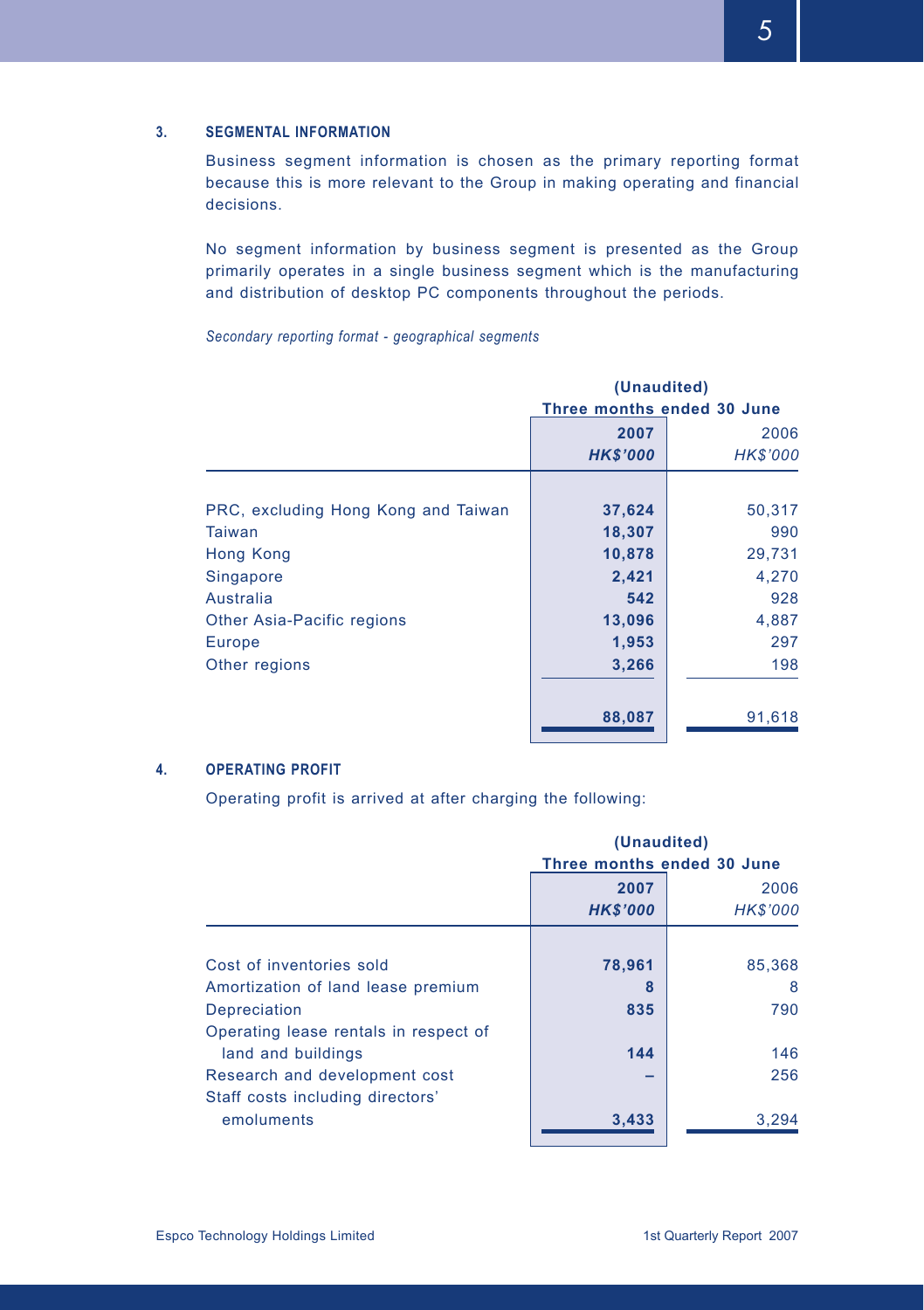|                              | (Unaudited)<br>Three months ended 30 June |                 |  |
|------------------------------|-------------------------------------------|-----------------|--|
|                              |                                           |                 |  |
|                              | 2007                                      | 2006            |  |
|                              | <b>HK\$'000</b>                           | <b>HK\$'000</b> |  |
|                              |                                           |                 |  |
| Hong Kong profits tax        | (111)                                     | (22)            |  |
| Overseas taxation            | 12                                        | (18)            |  |
|                              | (99)                                      | (40)            |  |
| Deferred tax (charge)/credit | (10)                                      | 27              |  |
|                              | (109)                                     | (13)            |  |

Hong Kong profits tax is calculated at the rate of 17.5% (three months ended 30 June 2006 : 17.5%) on the estimated assessable profits arising in or derived from Hong Kong for the period.

Overseas taxation represents tax charges on the estimated assessable profits of subsidiaries operating overseas including the PRC, calculated at rates prevailing in the respective jurisdictions for the period.

易盈電腦(深圳)有限公司 ("Espco Shenzhen"), being a foreign investment enterprise established in Shenzhen Special Economic Zone in the PRC, is subject to the preferential foreign enterprise income tax ("FEIT") of 15% on its assessable profit. In accordance with the relevant income tax laws and regulations in the PRC, it is exempted from FEIT for two years commencing from its first profitmaking year of operation after offsetting prior year tax losses, followed by a 50% reduction in tax rate for the following three years. Espco Shenzhen's first profit-making year started in 2001.

SPI Distribution Macao Commercial Offshore Limited ("Espco Macau") has been registered as an "Offshore Commercial Services Institution" with the Macao Trade and Investment Promotion Institute. In accordance with the Macao Special Administrative Region's Offshore Law, Espco Macau is exempted from Macau income tax derived from its offshore business.

#### **6. DIVIDENDS**

The Board does not recommend the payment of any dividend for the three months ended 30 June 2007 (three months ended 30 June 2006 : Nil).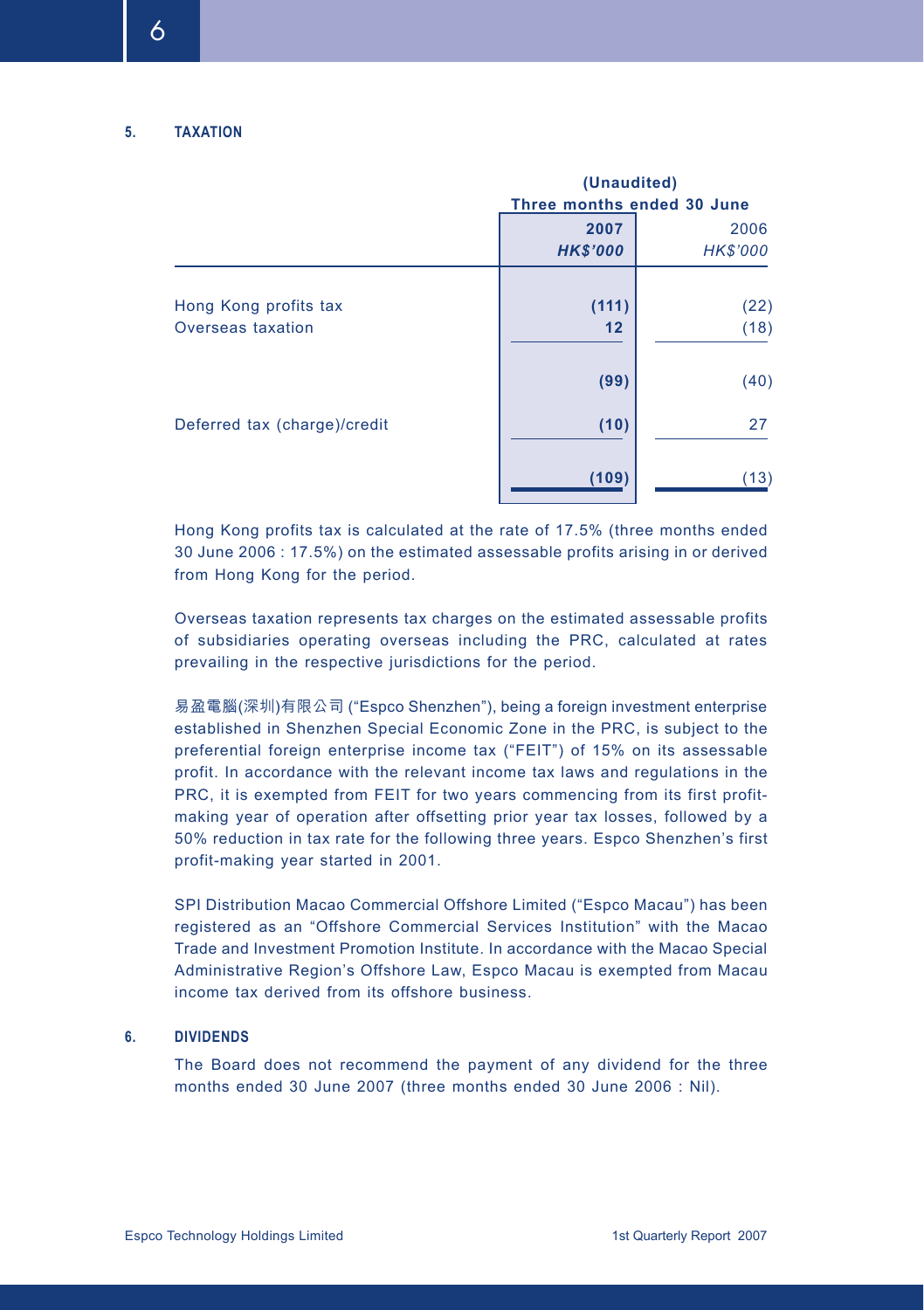#### **7. EARNINGS PER SHARE**

Basic earnings per share for the three months ended 30 June 2007 is calculated based on the unaudited consolidated net profit attributable to shareholders of HK\$1,696,000 (three months ended 30 June 2006: HK\$433,000) and on the weighted average number of 357,136,200 (three months ended 30 June 2006 : 357,136,200) ordinary shares of the Company (the "Shares") in issue during the period.

Dilutive earnings per share amount has not been presented as the Company did not have any dilutive potential ordinary shares during the period.

|                                                                                                         | <b>Share</b><br>premium<br><b>HKS'000</b> | <b>Exchange</b><br>reserve<br><b>HKS'000</b> | reserve<br><b>HKS'000</b> | <b>Capital Revaluation</b><br>reserve<br><b>HKS'000</b> | <b>Statutory</b><br>surplus<br>reserve<br><b>HKS'000</b> | <b>Statutory</b><br>welfare<br>fund<br><b>HKS'000</b> | <b>Statutory</b><br>general<br>reserve<br><b>HKS'000</b> | <b>Retained</b><br>profits<br><b>HKS'000</b> | Total<br><b>HKS'000</b> |
|---------------------------------------------------------------------------------------------------------|-------------------------------------------|----------------------------------------------|---------------------------|---------------------------------------------------------|----------------------------------------------------------|-------------------------------------------------------|----------------------------------------------------------|----------------------------------------------|-------------------------|
| Three months ended<br>30 June 2007                                                                      |                                           |                                              |                           |                                                         |                                                          |                                                       |                                                          |                                              |                         |
| At 1 April 2007                                                                                         | 18,972                                    | 1,294                                        | 13,463                    | 7,748                                                   | 325                                                      | 162                                                   | 485                                                      | 39,682                                       | 82,131                  |
| <b>Exchange differences</b><br>arising<br>from translation<br>of financial<br>statements of<br>overseas |                                           |                                              |                           |                                                         |                                                          |                                                       |                                                          |                                              |                         |
| subsidiaries                                                                                            |                                           | 183                                          |                           |                                                         |                                                          |                                                       |                                                          |                                              | 183                     |
| Profit for the period                                                                                   |                                           |                                              |                           |                                                         |                                                          |                                                       |                                                          | 1,696                                        | 1,696                   |
| At 30 June 2007                                                                                         | 18,972                                    | 1,477                                        | 13,463                    | 7,748                                                   | 325                                                      | 162                                                   | 485                                                      | 41,378                                       | 84,010                  |
| Three months ended<br>30 June 2006                                                                      |                                           |                                              |                           |                                                         |                                                          |                                                       |                                                          |                                              |                         |
| At 1 April 2006                                                                                         | 18,972                                    | (59)                                         | 13,463                    | 6,600                                                   | 325                                                      | 162                                                   | 485                                                      | 39,211                                       | 79,159                  |
| Exchange differences<br>arising<br>from translation<br>of financial<br>statements of<br>overseas        |                                           |                                              |                           |                                                         |                                                          |                                                       |                                                          |                                              |                         |
| subsidiaries                                                                                            |                                           | 102                                          |                           |                                                         |                                                          |                                                       |                                                          |                                              | 102                     |
| Profit for the period                                                                                   |                                           |                                              |                           |                                                         |                                                          |                                                       |                                                          | 433                                          | 433                     |
| At 30 June 2006                                                                                         | 18,972                                    | 43                                           | 13,463                    | 6,600                                                   | 325                                                      | 162                                                   | 485                                                      | 39,644                                       | 79,694                  |

#### **8. MOVEMENT OF RESERVES**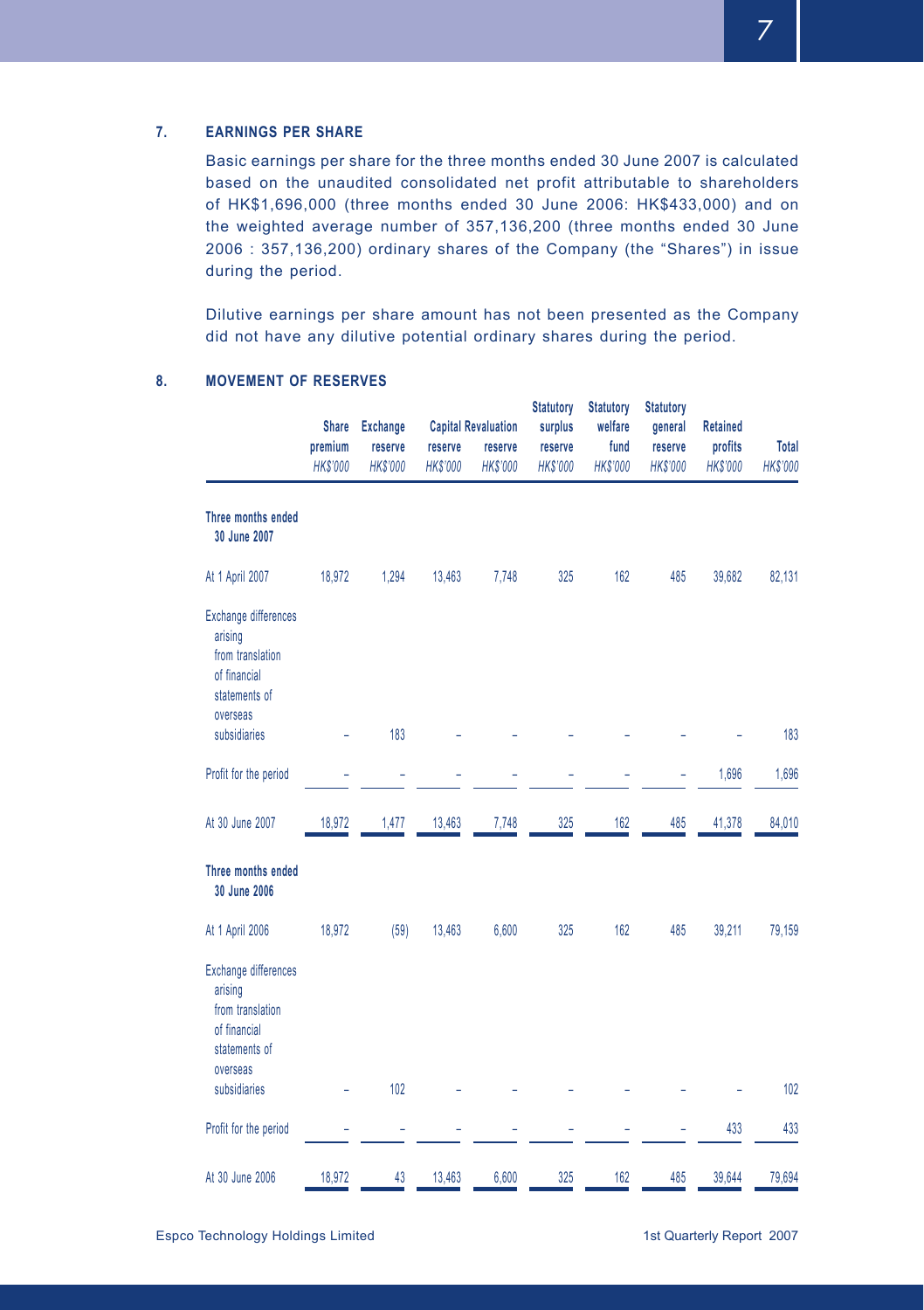#### **9. CONTINGENT LIABILITIES**

As at 30 June 2007, five (as at 30 June 2006 : six) employees of the Group have completed the required number of years of services under the Hong Kong Employment Ordinance (the "Employment Ordinance") to be eligible for long service payments on termination of their employment. The Group is only liable to make such payments where the termination meets the circumstances specified in the Employment Ordinance.

If the termination of all such employees meets the circumstances as set out in the Employment Ordinance, the Group's liability as at 30 June 2007 would be approximately HK\$199,000 (as at 30 June 2006 : HK\$512,000). No provision has been made in this respect.

Save as disclosed above, the Group did not have any significant contingent liabilities as at 30 June 2007.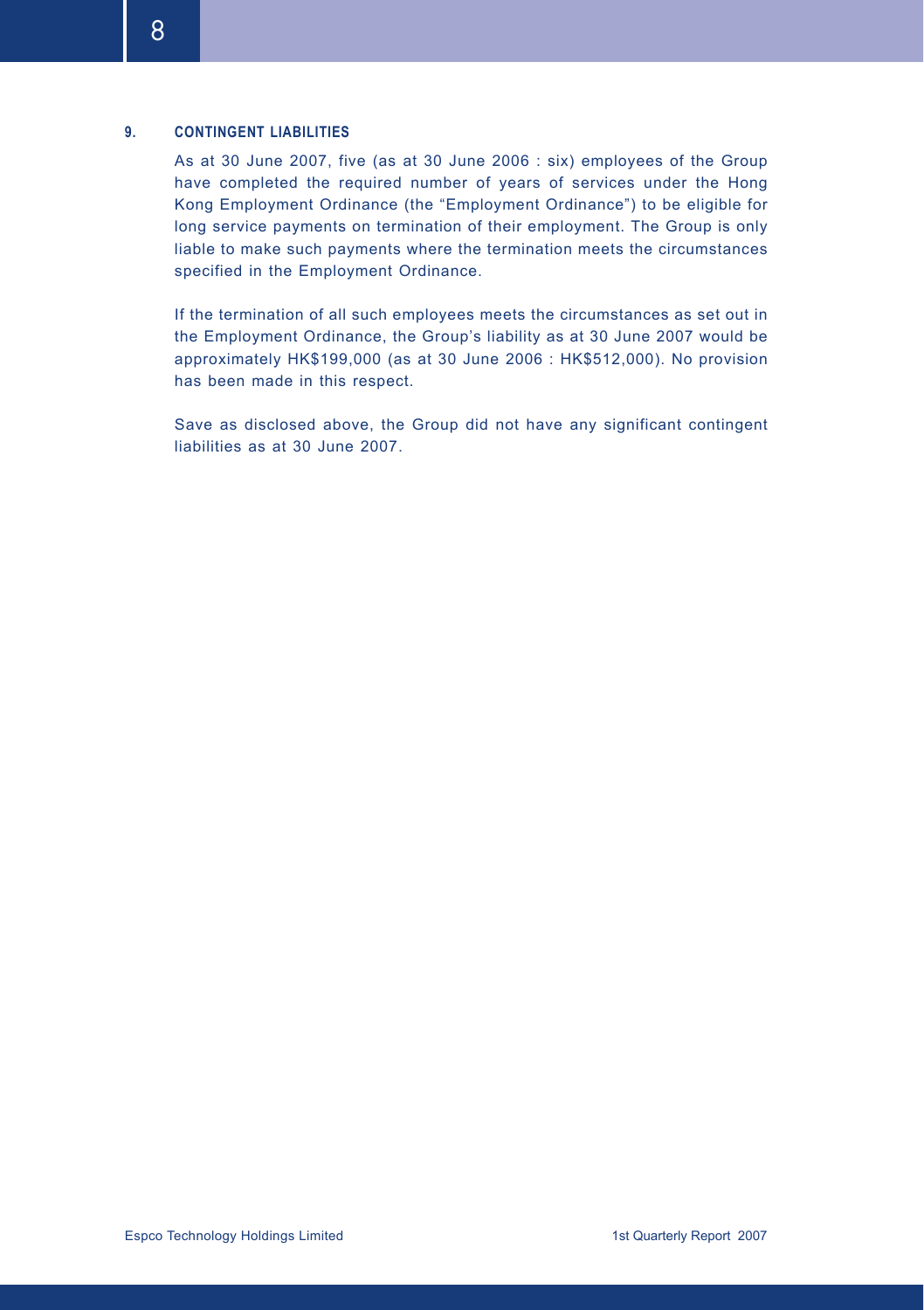## **FINANCIAL REVIEW**

Total turnover of the Group for the three months ended 30 June 2007 amounted to approximately HK\$88,087,000, representing a decrease of approximately 3.9% from that of approximately HK\$91,618,000 generated in the three months ended 30 June 2006 (the "Corresponding Period"). Despite the decrease in turnover, the Group's overall gross profit margin increase to approximately 6.3% from that of approximately 4.2% recorded in the Corresponding Period. The increase in gross profit margin in the quarter under review was mainly due to the significant increase in processing fee income and handling income and the significant decrease in income from trading of PC components which usually generates a lower gross profit margin.

## **BUSINESS REVIEW AND PROSPECT**

During the first quarter of the year under review, many PC users were expecting new computer operating system and delayed their upgrading plan. It led to a decrease of the Group's sales of own manufactured goods. However, the increase in processing orders had brought a stable steam of income together with higher profit margin to the Group.

On 20 July 2007, the Group has entered into a non-binding memorandum of understanding with two individual vendors for the proposed acquisition of the entire issued share capital of Ask Technology Limited (ATL). ATL and its subsidiaries are principally engaged in the business of assembly and sales of computer accessories. The Group believes that the acquisition, if proceeded with, will enable the Group to enlarge its market share in the computer accessories market and increase its turnover.

## **SHARE OPTION SCHEME**

Pursuant to the written resolutions of the sole shareholder of the Company dated 6 September 2004, the Company has conditionally adopted the share option scheme (the "Share Option Scheme") under which share options to subscribe for the Company's shares may be granted under the terms and conditions stipulated therein. The principal terms of the Share Option Scheme are summarised in the paragraph headed "Share Option Scheme" in Appendix 5 to the prospectus of the Company dated 14 September 2004. As at 30 June 2007, no share option was granted under the Share Option Scheme.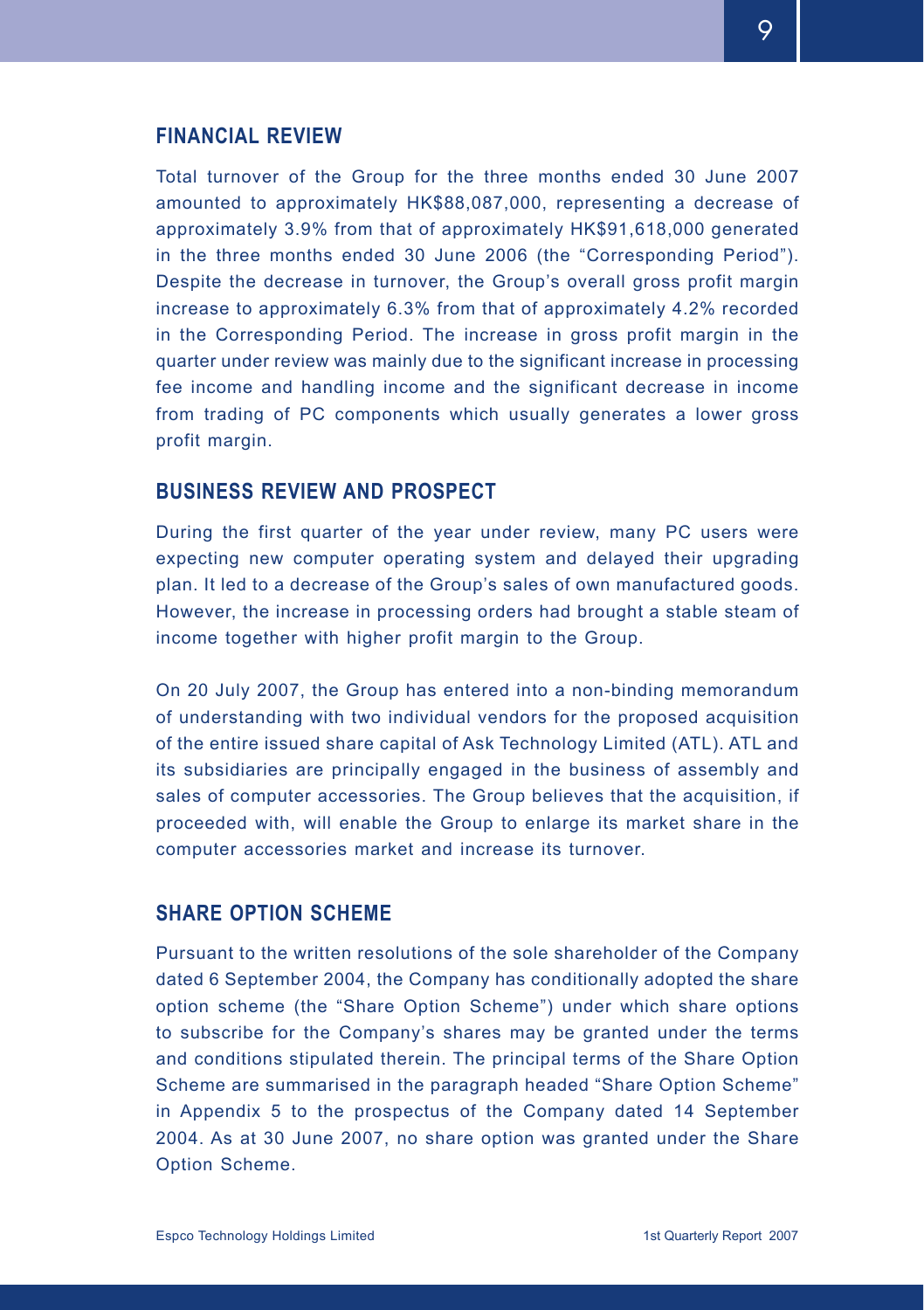10

# **DIRECTORS' AND EMPLOYEES' RIGHTS TO ACQUIRE SHARES OR DEBENTURES**

Save for the share options that may be granted under the Share Option Scheme, none of the Directors or employees of the Group or their respective associates were granted by the Company or its subsidiaries the rights to acquire shares or debentures of the Company or any other body corporate, or had exercised any such rights as at 30 June 2007.

# **DIRECTORS' AND CHIEF EXECUTIVES' INTERESTS AND SHORT POSITIONS IN SHARES, UNDERLYING SHARES AND DEBENTURES**

As at 30 June 2007, the interests and short positions of the Directors and chief executives of the Company in the Shares, underlying Shares and debentures of the Company or its associated corporations (within the meaning of Part XV of the Securities and Futures Ordinance (the "SFO")) which were recorded in the register required to be kept under section 352 of the SFO, or which were required to be notified to the Company and the Stock Exchange pursuant to Rules 5.46 to 5.67 of the GEM Listing Rules, were as follows:

| <b>Name of Director</b> | Nature of interest                      | <b>Number and</b><br>class of securities                                | the issued share<br>capital of the<br>Company |
|-------------------------|-----------------------------------------|-------------------------------------------------------------------------|-----------------------------------------------|
| Mr. Chan Hing Yin       | Interest in a controlled<br>corporation | 249,992,200 ordinary<br>shares of HK\$0.01<br>each ("Shares")<br>(Note) | 70%                                           |

## **Long positions in Shares of the Company**

*Note:* These Shares are held by Osborne Pacific Limited ("Osborne") which is wholly and beneficially owned by Mr. Chan Hing Yin.

Save as disclosed above, as at 30 June 2007, none of the Directors or chief executives of the Company had any interests and short positions in the Shares, underlying Shares or debentures of the Company or its associated corporations (within the meaning of Part XV of the SFO) which were recorded in the register required to be kept under section 352 of the SFO, or which were required to be notified to the Company and the Stock Exchange pursuant to Rule 5.46 to 5.67 of the GEM Listing Rules.

**Approximate % of**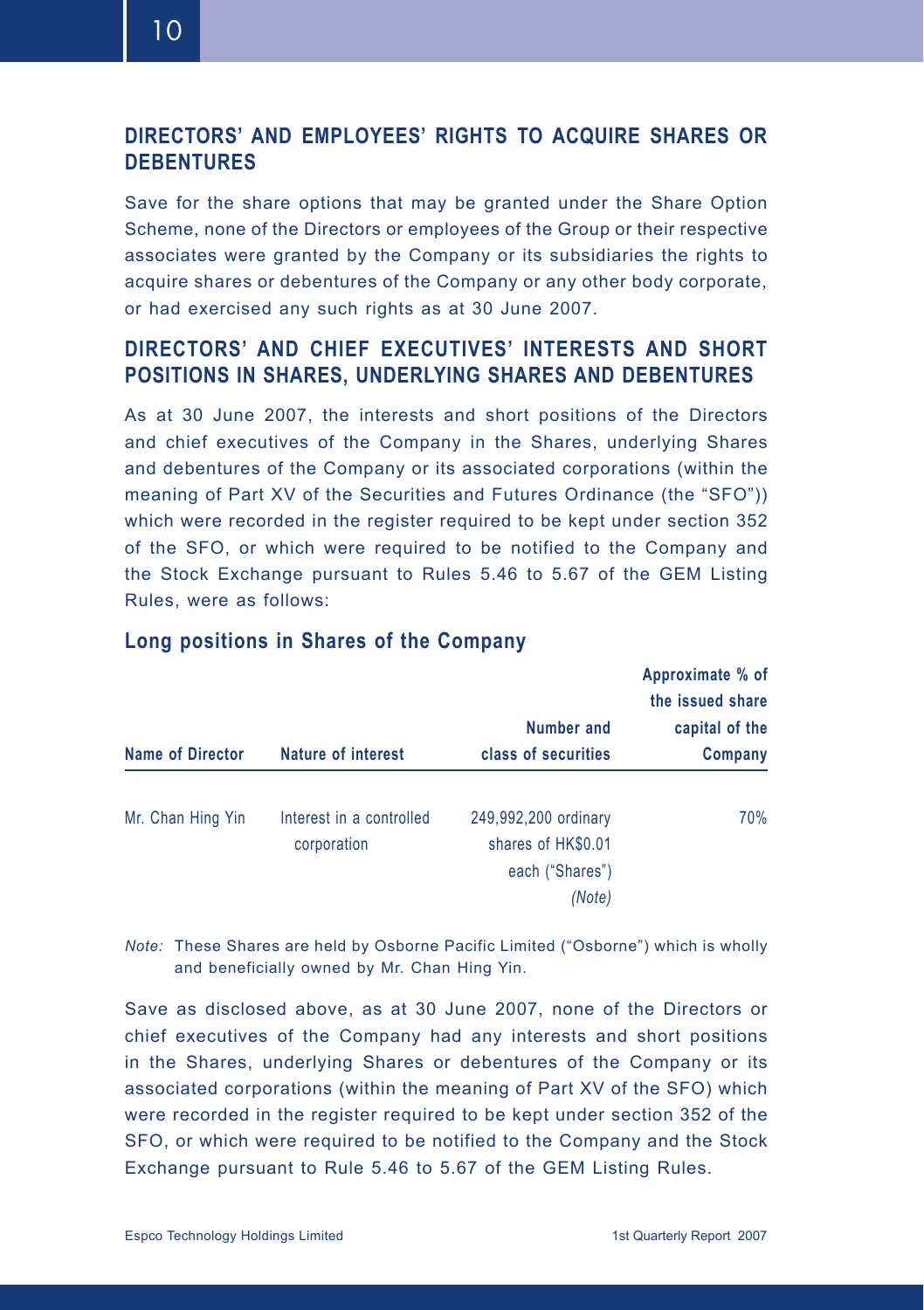# **PERSONS WHO HAVE AN INTEREST OR SHORT POSITION WHICH IS DISCLOSEABLE UNDER DIVISIONS 2 AND 3 OF PART XV OF THE SFO AND SUBSTANTIAL SHARFHOLDING**

So far as is known to any Director or chief executive of the Company, as at 30 June 2007, the following person (other than the Directors and chief executives of the Company whose interests are set out in the section "Directors' and chief executives' interests and short positions in Shares, underlying Shares and debentures" above) had an interest or short position in the Shares or underlying Shares of the Company which were recorded in the register required to be kept under Section 336 of the SFO.

| <b>Name of Director</b>    | Nature of interest                           | Number and<br>class of<br><b>securities</b> | Approximate % of<br>the issued share<br>capital of the<br>Company |  |
|----------------------------|----------------------------------------------|---------------------------------------------|-------------------------------------------------------------------|--|
| Osborne Pacific<br>Limited | <b>Beneficial owner</b>                      | 249,992,200 Shares<br>(Note 1)              | 70%                                                               |  |
| Chan, Selma<br>(Note 2)    | Family interest of<br>controlled corporation | 249,992,200 Shares<br>(Note 2)              | 70%                                                               |  |

*Notes:*

- 1. These Shares are held by Osborne which is wholly and beneficially owned by Mr. Chan Hing Yin.
- 2. These were the same Shares held by Osborne. As Mrs. Chan, Selma is the spouse of Mr. Chan Hing Yin, she is deemed to have interests in the Shares held by Osborne, which is wholly and beneficially owned by Mr. Chan Hing Yin.

Save as disclosed above, as at 30 June 2007, the Company had not been notified of any other person (other than the Directors or chief executives of the Company) who had an interest or short position in the Shares or underlying Shares of the Company which were required to be kept under Section 336 of the SFO.